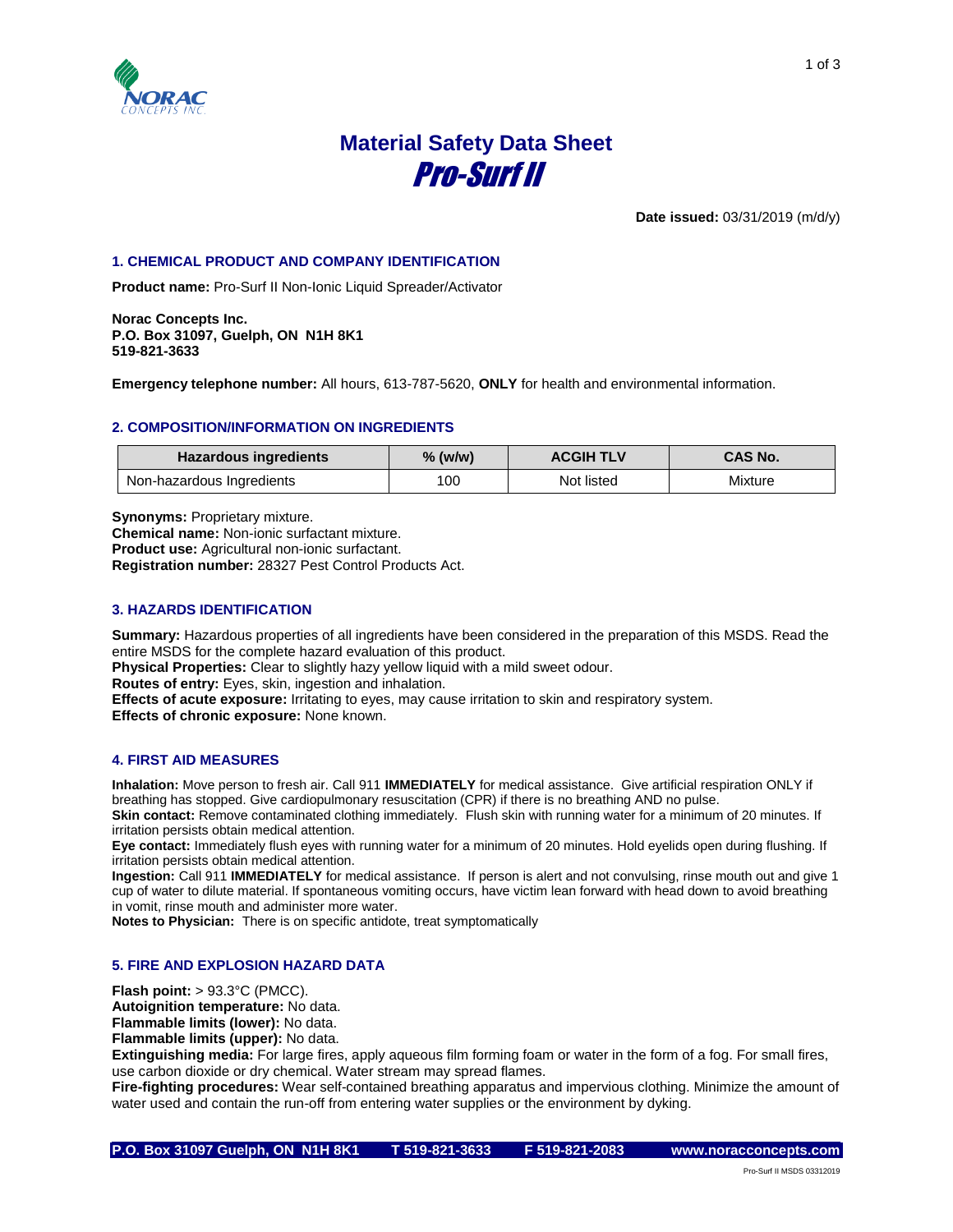**Other fire and explosion hazards:** Thermal decomposition may generate toxic fumes of carbon oxides, aldehydes and ketones.

# **6. ACCIDENTAL RELEASE MEASURES**

**Personal Precautions:** Wear personal protective equipment as described in Section 8.

**Spills, leaks or releases:** For release to land, stop any further release and spread of contamination and absorb spilled material with a suitable absorbent. Wash hard surfaces with detergent and water, then absorb with suitable absorbent. For release to water, stop any further release and utilize damming and/or water diversion to minimize the spread of contamination. Collect the spilled material, any contaminated soil, water and absorbent, then place in a waste container for proper disposal. Notify applicable government authority if release is reportable or could adversely affect the environment.

**Deactivating chemicals:** None known.

# **7. HANDLING AND STORAGE INFORMATION**

**Handling procedures:** Use only with adequate ventilation and avoid contact with eyes, skin and clothing. Wear appropriate personal protective equipment. Wash thoroughly after use. If clothing becomes contaminated, wash thoroughly before re-use. Spilled material maybe slippery; clean up spills immediately before walking in spill area. **Storage requirements:** Store in a cool, dry and well-ventilated area. Keep away from heat, sparks and flame. Keep containers closed. Keep out of reach of children and pets.

**Storage temperature:** Protect from freezing. Do not expose to temperatures above 32°C for extended periods.

# **8. EXPOSURE CONTROLS/PERSONAL PROTECTION**

**Eye protection:** Chemical safety goggles.

**Skin protection:** Chemical-resistant gloves and protective clothing should be impervious under conditions of use. **Respiratory protection:** If misting conditions exist, use NIOSH/MSHA-approved respirator for organic vapours. **Other protective equipment:** None required.

**Engineering controls:** Provide local exhaust or ventilation.

#### **9. PHYSICAL AND CHEMICAL PROPERTIES**

**Appearance:** Clear to slightly hazy yellow liquid. **Odour:** Mild sweet odour. **Specific gravity:** 1.06 at 25°C. **Boiling point:** Not determined. **Melting point:** Not determined. **Solubility (water):** Miscible. **Solubility (other):** No data. **pH:** 5.5 to 6.5. **% volatile:** <15%. **Evaporation rate (ether=1):** Not determined. **Vapour pressure (mm Hg at 20°C):** Not determined. **Vapour density (air=1):** >1.

# **10. STABILITY AND REACTIVITY DATA**

**Chemical stability:** Stable under normal conditions. **Hazardous polymerization:** Will not occur. **Conditions to avoid:** None known. **Incompatibility with other substances:** Strong oxidizing agents. **Hazardous decomposition products:** None known.

# **11. TOXICOLOGICAL INFORMATION**

**Summary:** Irritating to eyes, may cause irritation to skin and respiratory system.

**Inhalation:** Vapours or mist in high concentrations may cause irritation of the nose, throat and respiratory tract. **Skin contact:** Long- and short-term exposure may cause irritation, redness and swelling.

Pro-Surf II MSDS 03312019